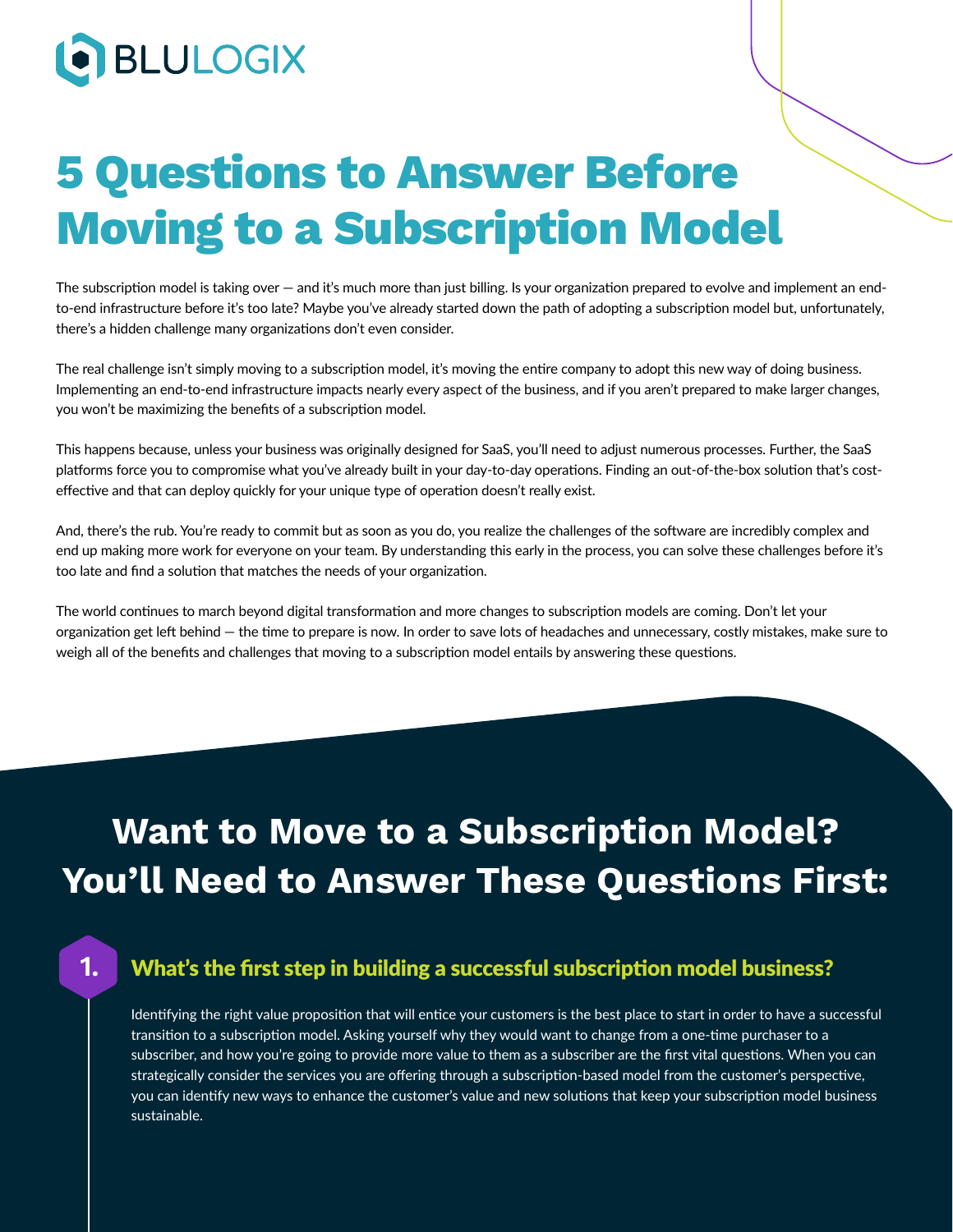#### How do we transition our current customers to a subscription model?

**2.**

**3.**

**4.**

**5.**

Your customer should dictate your transition into a subscription model. That means addressing the customer's workflow and solving their problems. Having detailed and thorough customer insight will enable a better relationship. And that's where many companies struggle — recognizing the shift in your customer relationships. Send out customer surveys and conduct customer interviews to take their temperature about a subscription service. Starting from this organic perspective allows the transition from a product-driven operation into a digital services and solutions one to be much simpler and smoother. If you take this approach, when you sell, innovate and manage your products, your customer has a better experience and your organizational transformation benefits by being far less complicated.

#### How do we minimize disruption to our revenue pipeline during the transition?

Inevitably, subscription business models will disrupt your revenue pipeline. However, you can dip your toes in the water and begin the process with a little bit of experimentation with one channel or set of products. There will be a paradigm shift in interactions with a recurring relationship but once you iron that out and gain confidence with early wins you can build out and scale parallel lines of operations to prepare for a company-wide roll-out of the subscription model. When you launch, you can put an automated billing and revenue platform to work to handle things like renewals, upsells and dynamic pricing. It will be a bit of a pill to swallow as the traditional asset purchase model revenue first dips but with proactive preparation, the right mindset, and thorough communication and buy-in from stakeholders, you will be setting your organization up for future success.

#### How do we change our sales process to meet the needs of a subscription model?

When shifting to a subscription model, you must involve every team in your organization — not just sales and marketing, but also customer service and accounting. A cross-functional team with representatives from each department will give you the advantage of developing a better roll-out strategy and a subscription management plan. Your product structure, pricing and delivery will need a wholesale change. Provide your customers with multiple options while maintaining transparency with fees. Then, you'll need to define the new customer lifecycle. It doesn't end with post-purchase follow-ups either; it's a permanent game of renewal and retention and that's where you need to build your game plan from. Your sales channels and selling strategy will, as a result, be a very different process and a solid communication strategy that contacts customers along their lifecycle is crucial. One option is offering a soft launch that gives your customers first access to new products or special discounts for loyalty and early adoption. Once launched, you'll also need to migrate any other existing revenue streams to the subscription model.

#### How do we create an accurate revenue model and projections with a subscription model?

Understanding your subscriber funnel and any new subscriber channels and their conversion rates is probably the most important element in forecasting subscription revenues. The real secret to forecasting new subscribers so you can get accurate models and projections is to align your marketing and sales activities with the assumptions for new subscribers in your forecast model — and you must understand all these channels' historic conversion rates. The first pragmatic step is to calculate your potential subscriber base so you can prepare a continuity schedule of subscribers. The subscriber base for calculating your monthly revenue will be equal to your subscribers at the beginning of the period plus your new subscribers. There are typically three different streams of revenue for a continuity schedule: revenue from existing customer subscriptions, revenue from future renewal subscriptions and revenue from new subscriptions. You'll then need to multiply by the ARPU (ARPU is the average revenue per user, of income received by the company offering subscription services for each customer per unit of time) and then determine a churn rate. If you know the projected lifetime of the customer subscription, it will help to determine the projected average customer income so you can create a revenue model.